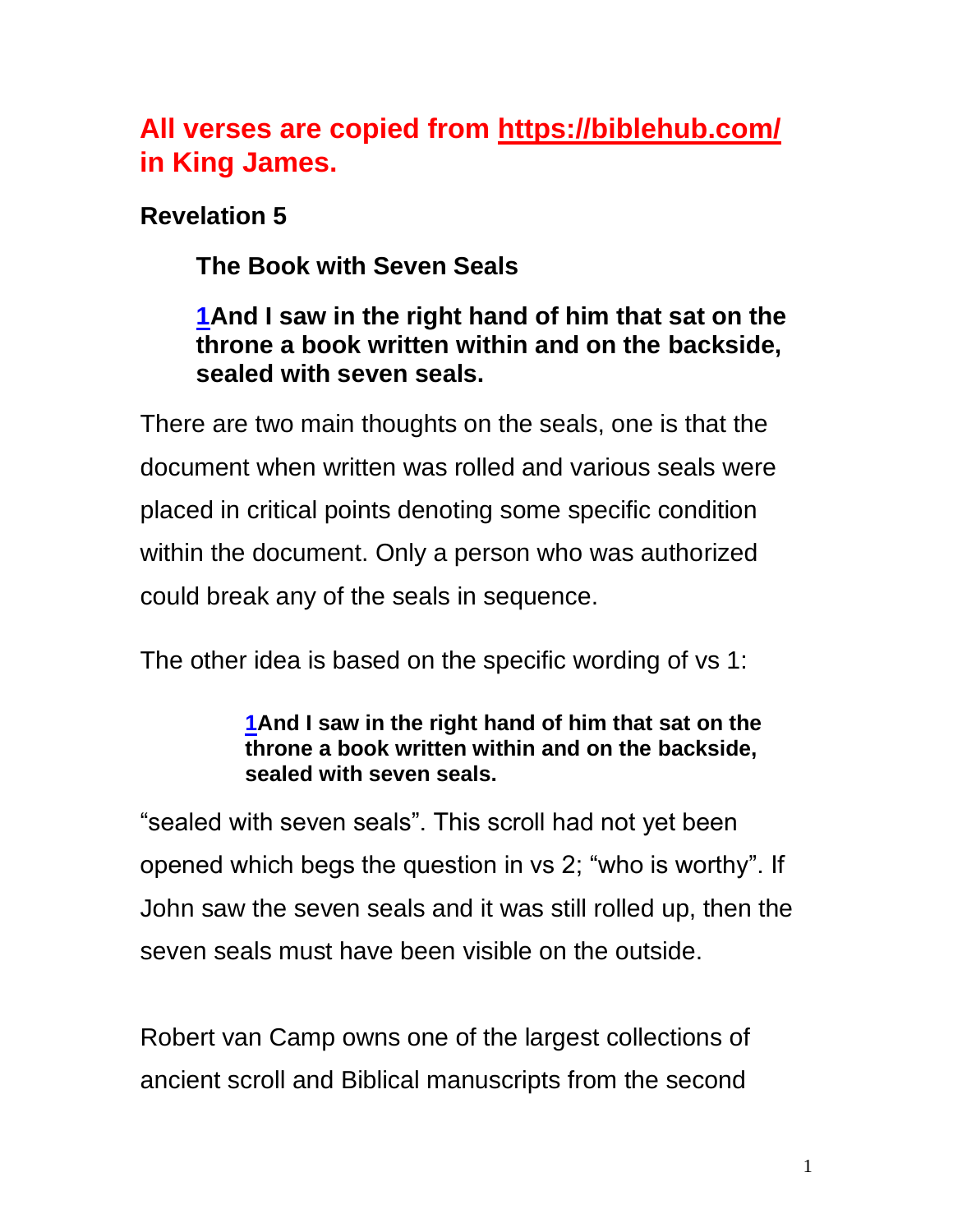century. He authored a book called "The Sign" and states in that book that:

> "*Of the many scrolls not even one has a seal on the inside they are all sealed from the outside."*

The number of seals had significance in various cultures, he says:

> *"That when one seal is on the document it was usually placed there by the author of the document. If multiple seals were there it showed the number of specific conditions that were contained in the document."*

From a pragmatic point that seems to make more sense. But that is not to say that a scroll could not have interior seals it just makes more sense to have them on the outside and lends itself to understand how John would know how many seals were on this document that God was holding. John could see and count them and there were 7.

### **[2A](http://biblehub.com/revelation/5-2.htm)nd I saw a strong angel proclaiming with a loud voice, Who is worthy to open the book, and to loose the seals thereof?**

This question is obviously rhetorical from God's perspective but to John it was perhaps the most frightening question any man has ever heard. It appears it is a picture God needed to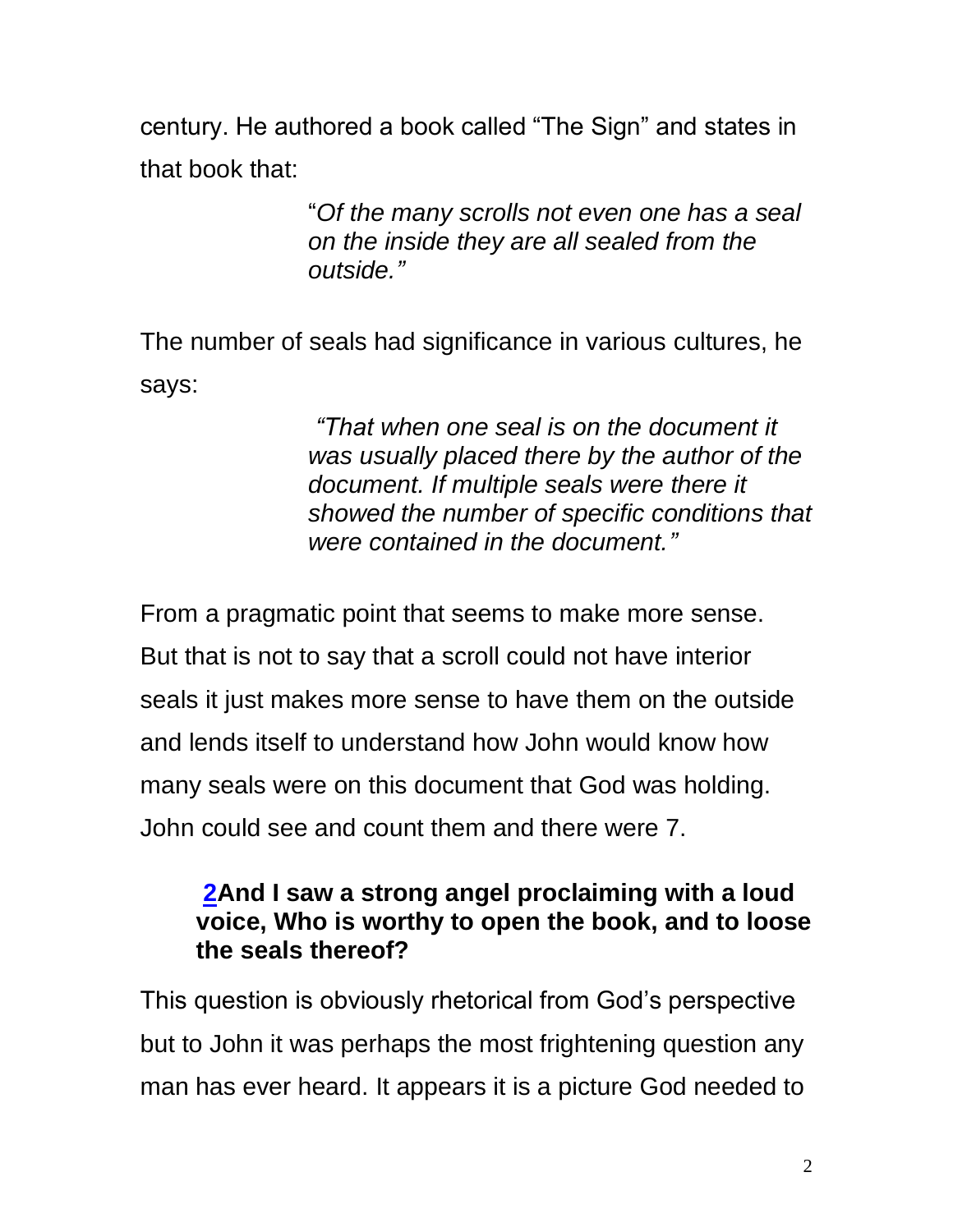draw for us so we could understand not only the treasure inside the scroll but the great cost to have authority to open it.

There is a book of obvious importance that was sealed and obviously had been sealed from some time in history. It is in the Hands of the Mighty Creator and the Creator God is asking a question.

#### **"Who is worthy to open the book and to loose the seals thereof?"**

What knowledge did this scroll have?

There have been several biblical references to sealed or sealing up various documents. Most of those occurrences are within the prophetic books, namely Daniel, Isaiah, and Revelation. The seal was used to seal letters, legal documents, and orders from kings or those in authority.

> *Daniel 12:14 But thou, O Daniel, shut up the words, and seal the book, even to the time of the end: many shall run to and fro, and knowledge shall be increased.*

*Isaiah 8:16 Bind up the testimony, seal the law among my disciples.*

*Revelation 10:4 And when the seven thunders had uttered their voices, I was about to write: and I heard a voice from heaven saying unto me, Seal up those*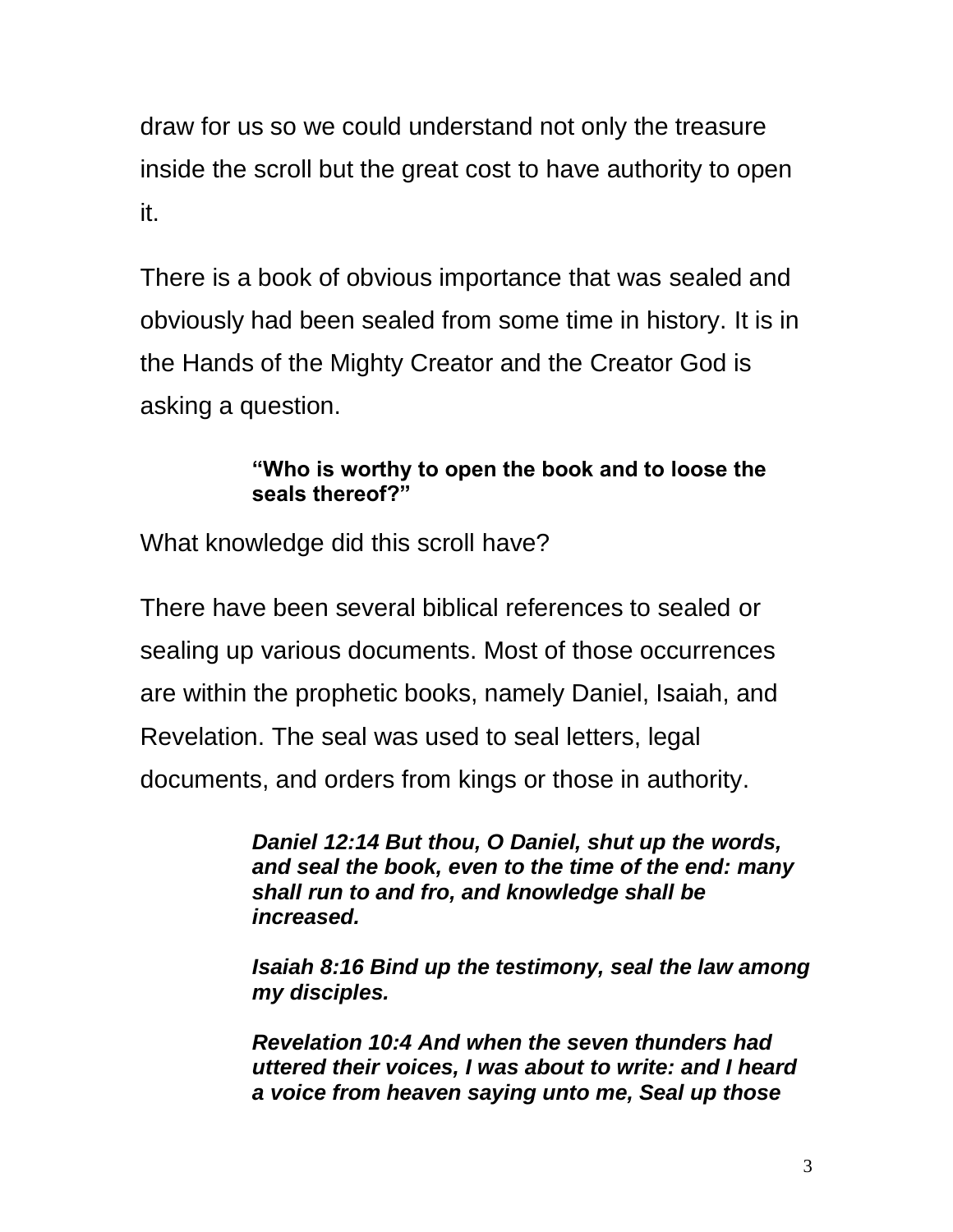#### *things which the seven thunders uttered, and write them not.*

*"Sealing a scroll was a common and important practice in Biblical times. The wills of both Emperor Vespasian and Caesar Augustus were secured with seven seals."* [philologos.org](http://philologos.org/bpr/files/s006.htm) 

According to Biblical law when dealing with real-property IE Land or houses, only a worthy relative was able to redeem the property once the conditions set forth on the outside of the scroll were met. Only that worthy relative was allowed to break the seals and unroll the scroll.

**[3A](http://biblehub.com/revelation/5-3.htm)nd no man in heaven, nor in earth, neither under the earth, was able to open the book, neither to look thereon. [4A](http://biblehub.com/revelation/5-4.htm)nd I wept much, because no man was found worthy to open and to read the book, neither to look thereon.**

A key word here is the word "man"? The next key phrase is where did they look for a man that was worthy?

According to this verse a search of all places within God's creation was conducted and no "man" was found. A definition of "man" from Abraim publication https://www.abarim-

publications.com/Meaning/Adam.html#anc-2

"Man" meaning "Red, One from the soil, Beginning".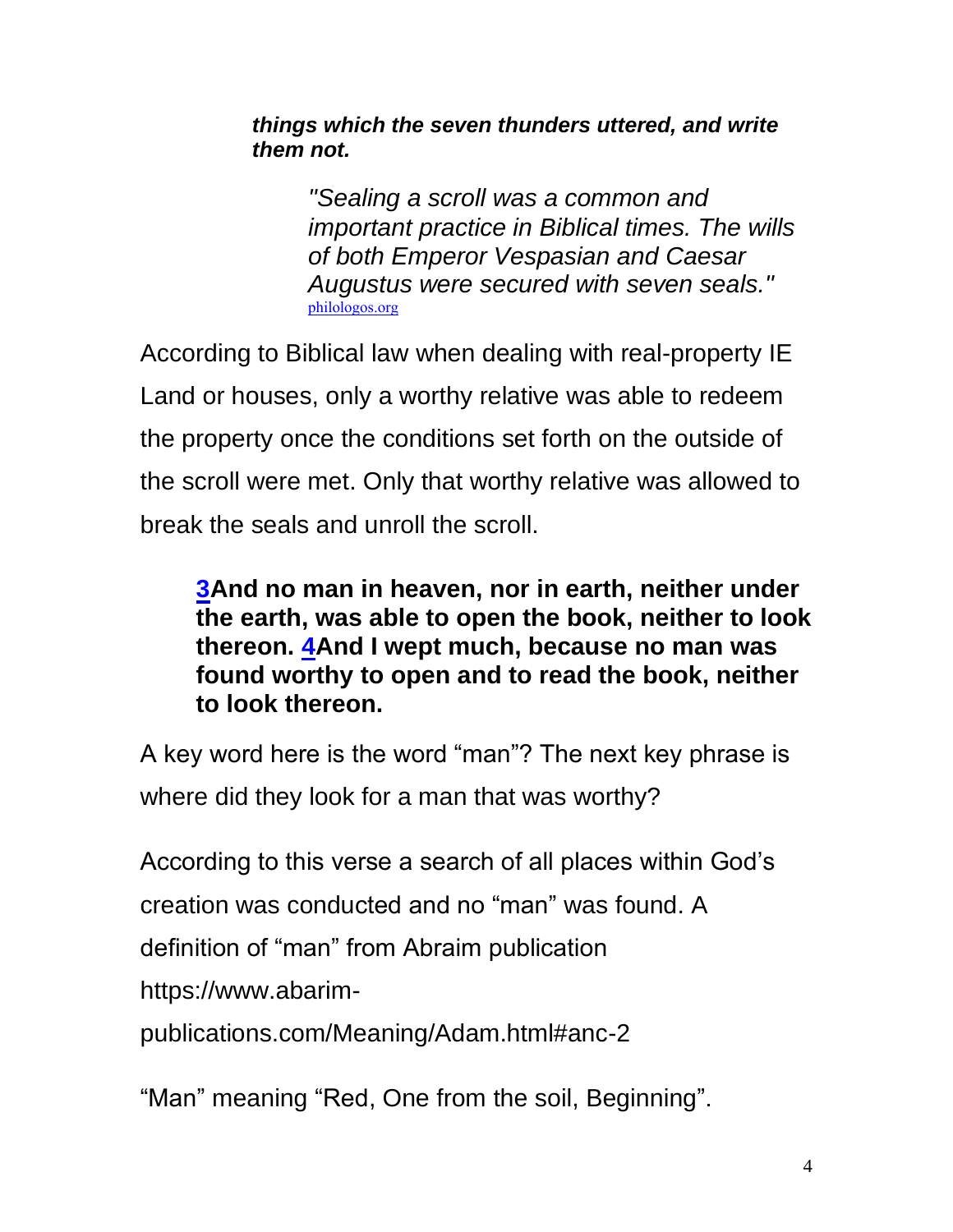The word man in the Bible depending on its context; can either mean male portion of species homo sapiens or it can mean, mankind inclusive of both male and female of the species. Yes, Dorothy there are only two sexes: male and female.

What I take away from this disparity is that a search is conducted for a man "homo sapiens" who is worthy to open the scroll. We'll get into the search parameters in a second; the point here is that a search was conducted by God for a man throughout all of mankind; who was fit to open the scroll or book. That search revealed no such man existed anywhere in heaven, on the earth, in the area between heaven and earth or under the earth.

The search was futile because of the limits assigned: "man". The first man God created from the earth "dust" He called; "Adam" This Adam, would procreate, causing more of its kind to populate the earth. Adam's fall from Grace, the original sin tainted all of mankind making them unworthy to stand sinless before God. The very condition God set upon this scroll and the One capable of redeeming what was in it.

The second interference with God's created "man" plan after Adam's fall we are aware of was when the fallen angels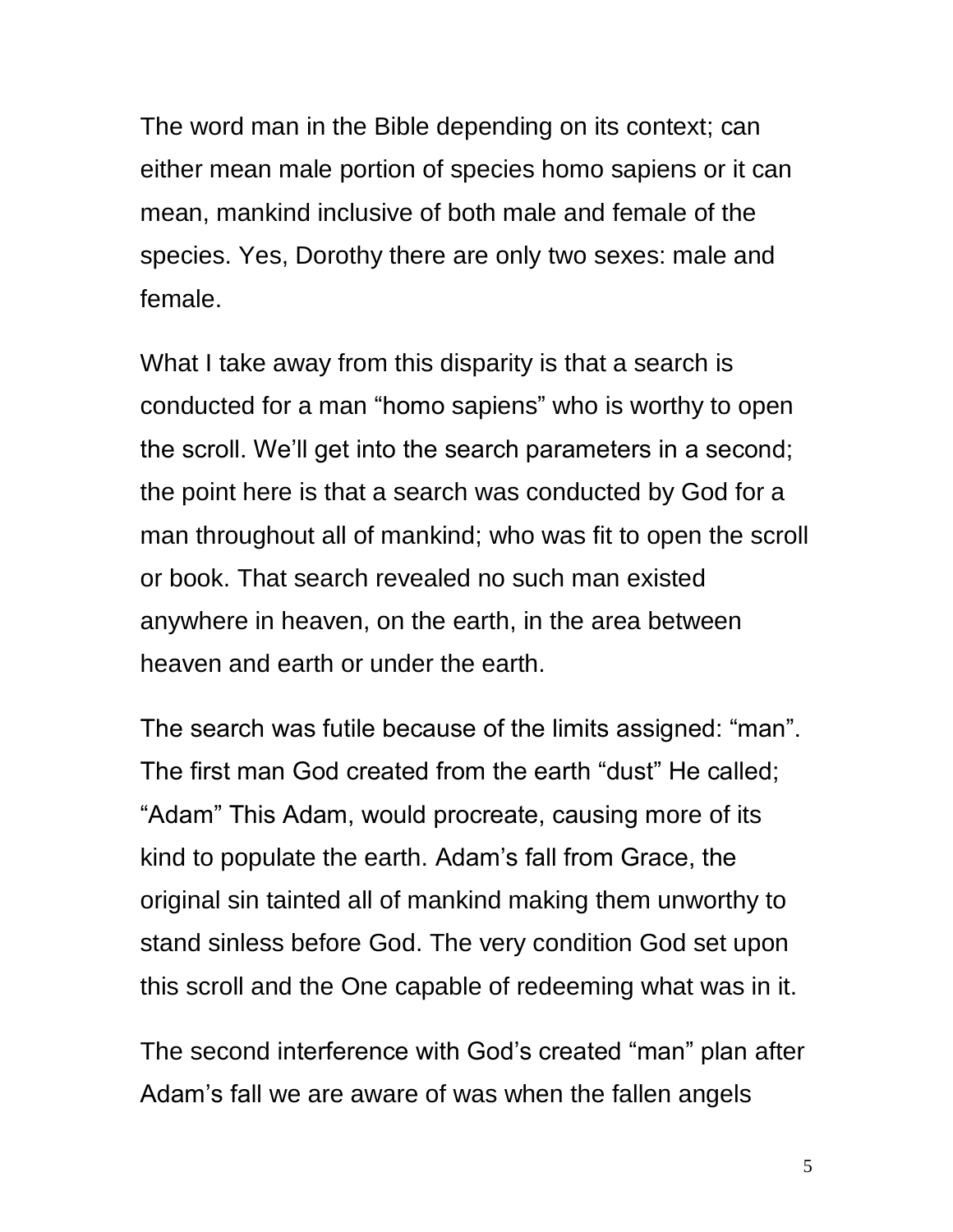cohabited with women and the offspring were the Nephilim or giants. Satan's plan to pollute the blood line leading to Christ.

So, the search was for anyone worthy that was a sinless man. The reason they did not point to Jesus is that He was not procreated. He always existed with God and was God and to become a human man He was immaculately conceived leaving out the sin nature that came from Adam the seed of man. The Worthy One would be revealed as the "Lamb of God". Fully man yet fully God which clearly differentiated Him from the "man" homo sapiens only search.

# **The Lamb is Worthy**

**[5A](http://biblehub.com/revelation/5-5.htm)nd one of the elders saith unto me, Weep not: behold, the Lion of the tribe of Juda, the Root of David, hath prevailed to open the book, and to loose the seven seals thereof.**

We are not told who the elders are in Heaven but again, quite likely patriarchs from God's Chosen people. This elder knew the facts of who in all of creation was worthty but withheld his knowledge until the time was right. God needed John and us to see that there is no savior other than the One He sent to save mankind, His Only Son.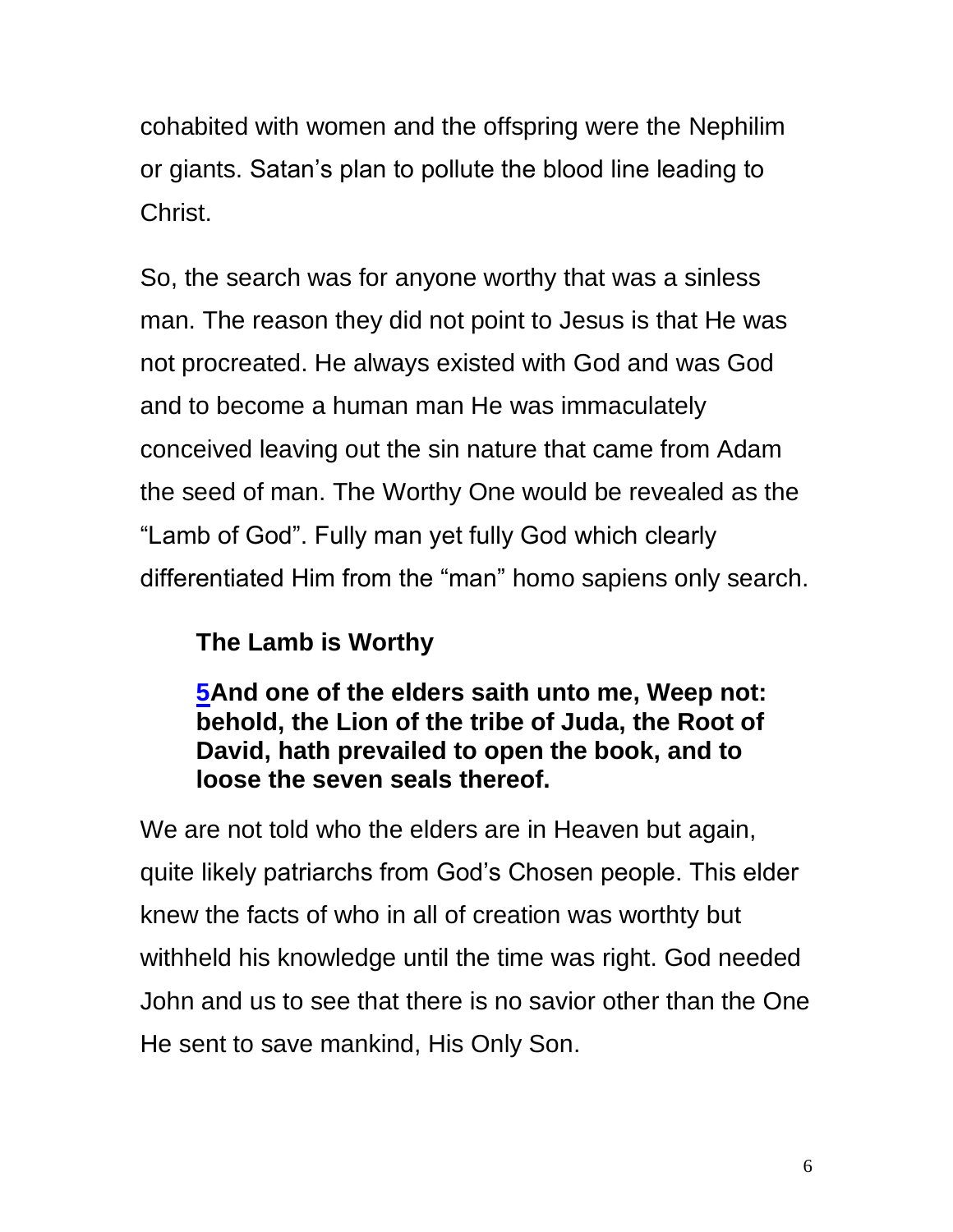Jesus' bono fides is described here.

# *"…..the Lion of the tribe of Juda, the Root of David",*

Strong's Concordance

Phonetic Spelling: (hrid'-zah) Definition: a root Usage: a root, shoot, source; that which comes from the root, a descendent.

Two specific points to make here. David was the first King of Israel and is regarded as the Greatest King in the History of Israel. Another King will come that takes the role of King David that is even higher ranking than David and that is the Messiah, High Priest and King Jesus.

The linage of a kingly inheritance had to be confirmed both through natural (blood line) and legal (legitimate) means. So Mary Jesus mother is the natural linage and Joseph Jesus step-father was the legal means to the throne of David to fulfill prophecy.

#### *Psalms 132:11 The LORD hath sworn in truth unto David; he will not turn from it; Of the fruit of thy body will I set upon thy throne.*

*"The mothers are almost never mentioned in ancient genealogy.*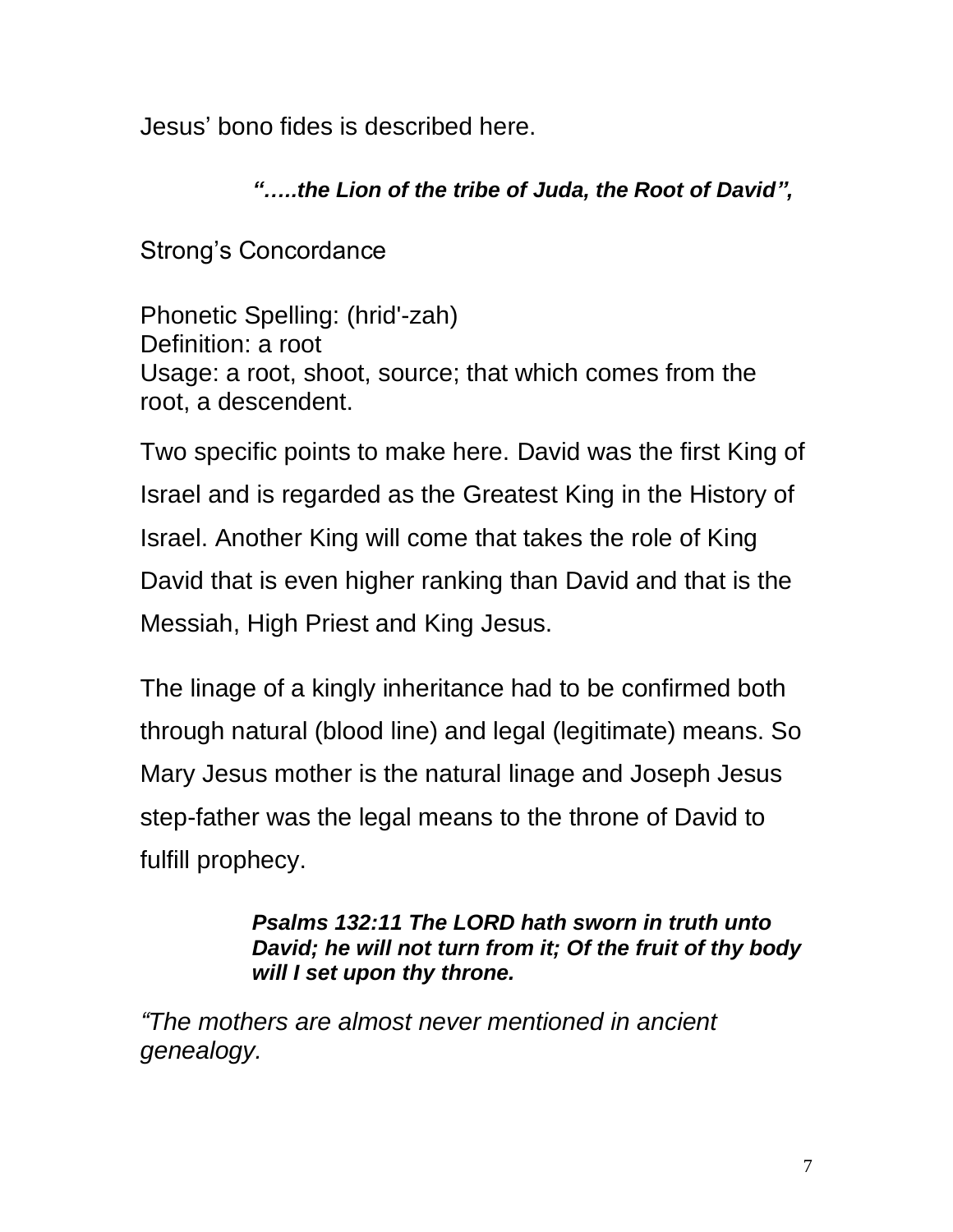*It is believed by many that Heli was Mary's father. Among the Greeks, only a man could be considered a genealogical link, so often a husband's 'father-in-law' was mentioned as his 'father'. The Jews would say: 'Genus matris non vocatur genus ("The descendant of the mother is not called (her) descendant")*

*Because it was a fulfillment of prophecy that Jesus' lineage be 'through the line of David' (Luke 1:32, 35; Romans 1:1-4) with natural and legal right to that throne, the genealogy HAD to be proven clearly. (Luke 1:32-35)*

*Luke traced MARY'S line through David's son Nathan (Luke 3:31) showing Jesus' natural descent from David (John 6:42)*

*Matthew traced JOSEPH'S line through Solomon (Matthew 1:6, 7) showing Jesus' legal right to the throne of David, since Joseph was legally Jesus' adoptive father, giving him legal right." Unknown attribution*

**[6A](http://biblehub.com/revelation/5-6.htm)nd I beheld, and, lo, in the midst of the throne and of the four beasts, and in the midst of the elders, stood a Lamb as it had been slain, having seven horns and seven eyes, which are the seven Spirits of God sent forth into all the earth.**

The essential part of this verse is not the Elders or the Beasts it is the "Lamb" standing in midst. The Lamb is capitalized in the KJV indicting it is personal pronoun. In this case it is a title and a name of the Messiah. The innocent Lamb of God His One and only Son, slain on the cross for the Salvation of the world and all of mankind.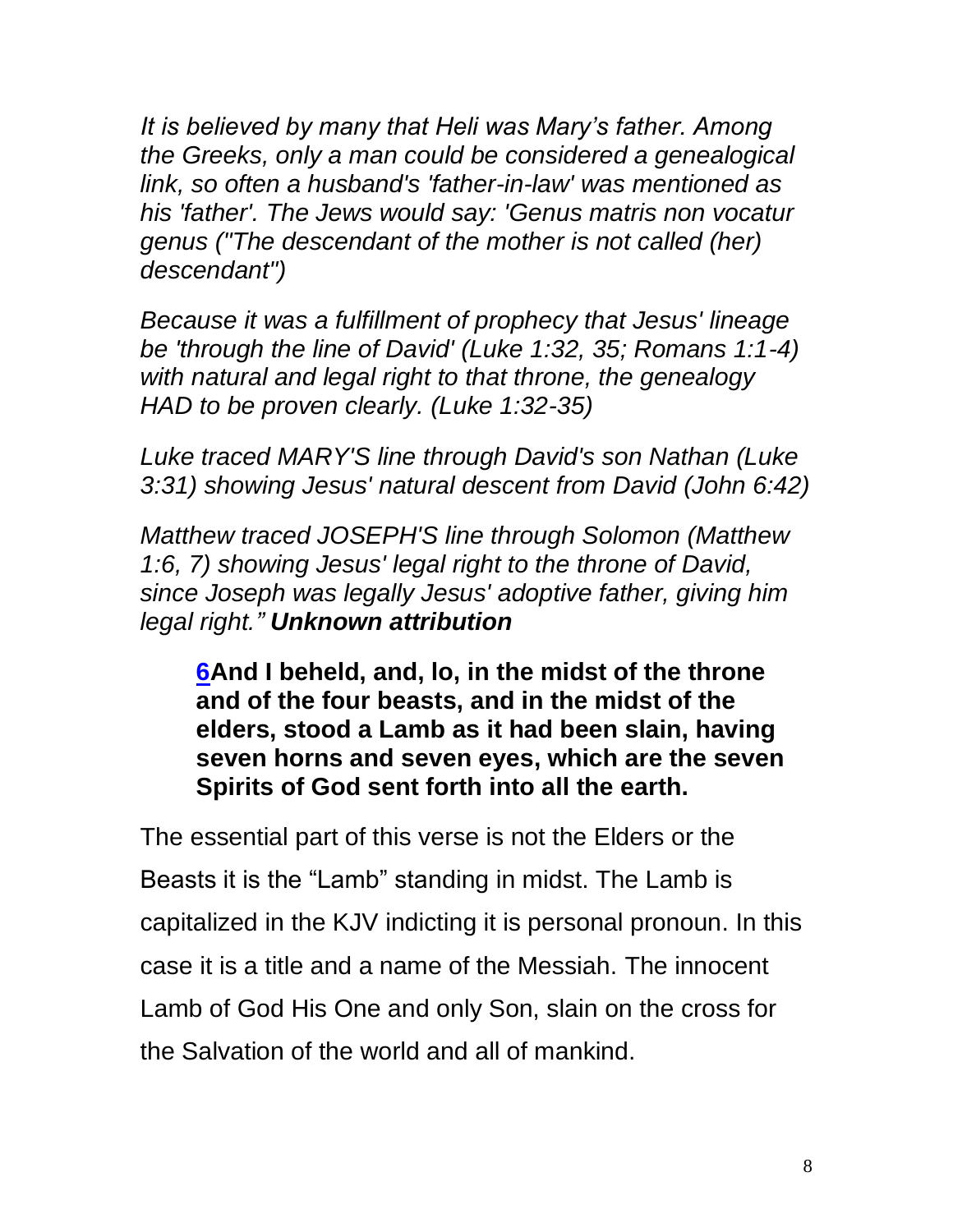The seven horns; seven meaning complete and horns; meaning power, so the seven horns indicate complete power. The seven eyes; seven again meaning complete and eyes in this case represent "seeing or knowledge and understanding, so the seven eyes indicate complete knowledge and understanding. Jesus the Messiah was all of this and more.

# **[7A](http://biblehub.com/revelation/5-7.htm)nd he came and took the book out of the right hand of him that sat upon the throne.**

Right hand is chosen in this verse likely due Biblical perspective of the right hand meaning "power and or authority".

> *Ephesians 1: [19A](https://biblehub.com/ephesians/1-19.htm)nd what is the exceeding greatness of his power to us-ward who believe, according to the working of his mighty power, [20W](https://biblehub.com/ephesians/1-20.htm)hich he wrought in Christ, when he raised him from the dead, and set him at his own right hand in the heavenly places, [21F](https://biblehub.com/ephesians/1-21.htm)ar above all principality, and power, and might, and dominion, and every name that is named, not only in this world, but also in that which is to come: [22A](https://biblehub.com/ephesians/1-22.htm)nd hath put all things under his feet, and gave him to be the head over all things to the church, [23W](https://biblehub.com/ephesians/1-23.htm)hich is his body, the fulness of him that filleth all in all. (emphasis mine)*

The first mention in the Bible of the right hand and the power associated with it was in Genesis 48. It was a power granted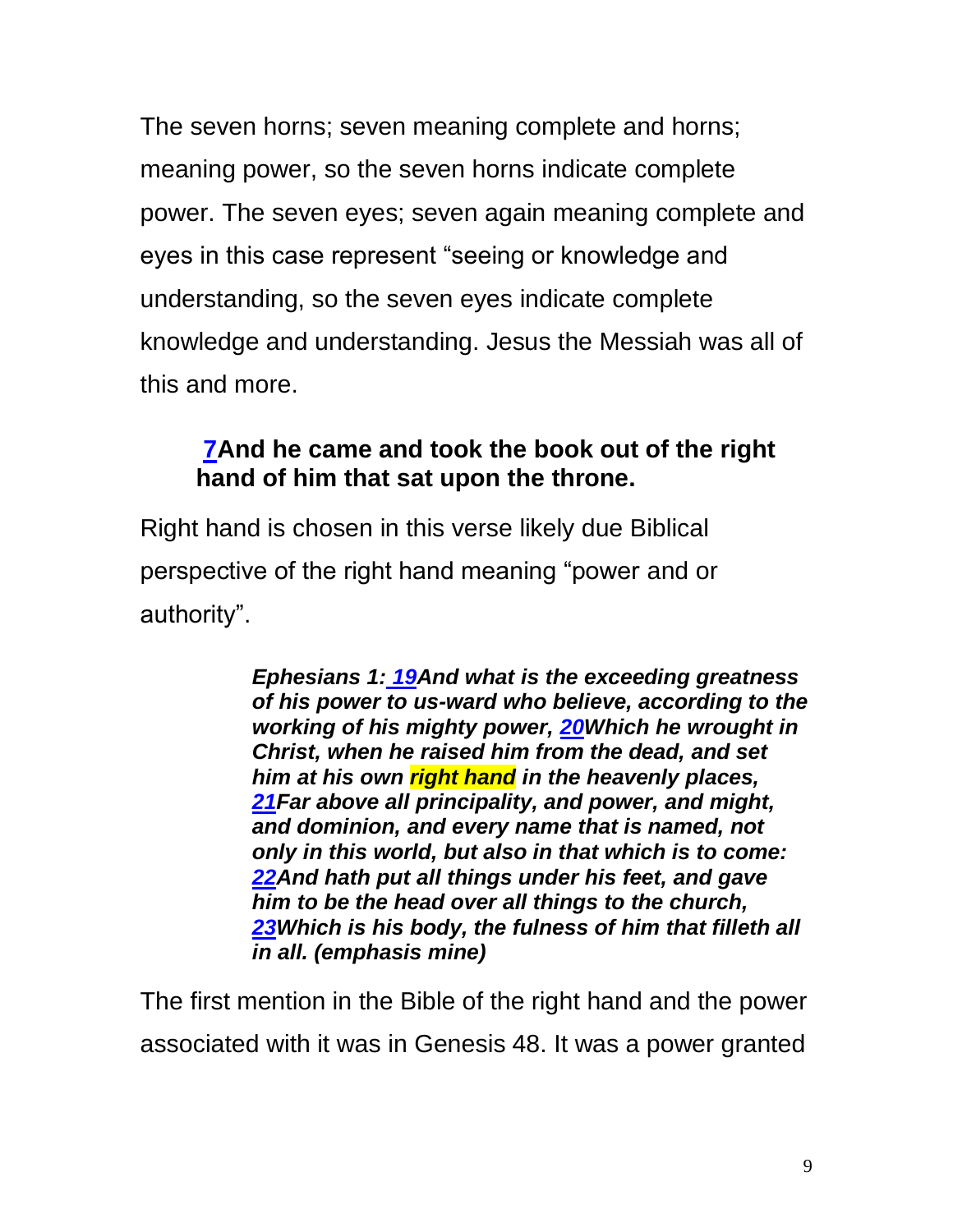the patriarch of a family to bless usually the first born or in this case whomever God told the patriarch to bless.

> *Genesis 48: [17A](https://biblehub.com/genesis/48-17.htm)nd when Joseph saw that his father laid his right hand upon the head of Ephraim, it displeased him: and he held up his father's hand, to remove it from Ephraim's head unto Manasseh's head. [18A](https://biblehub.com/genesis/48-18.htm)nd Joseph said unto his father, Not so, my father: for this is the firstborn; put thy right hand upon his head. [19A](https://biblehub.com/genesis/48-19.htm)nd his father refused, and said, I know it, my son, I know it: he also shall become a people, and he also shall be great: but truly his younger brother shall be greater than he, and his seed shall become a multitude of nations.*

This is called the principal of first mention and can sometimes be used to understand certain aspects of the Bible. Not always but it can reveal somethings to us.

Back to verse 7, the "book" that was sealed was in the right hand of God the Father and He had been looking for someone who would be authorized to open it. Only one in all of creation was found worthy.

### **[8A](http://biblehub.com/revelation/5-8.htm)nd when he had taken the book, the four beasts and four** *and* **twenty elders fell down before the Lamb, having every one of them harps, and golden vials full of odours, which are the prayers of saints.**

The transfer of this book from God the Father to a worthy Son has some momentous meaning. All of those in the throne room fell down at the moment of this event.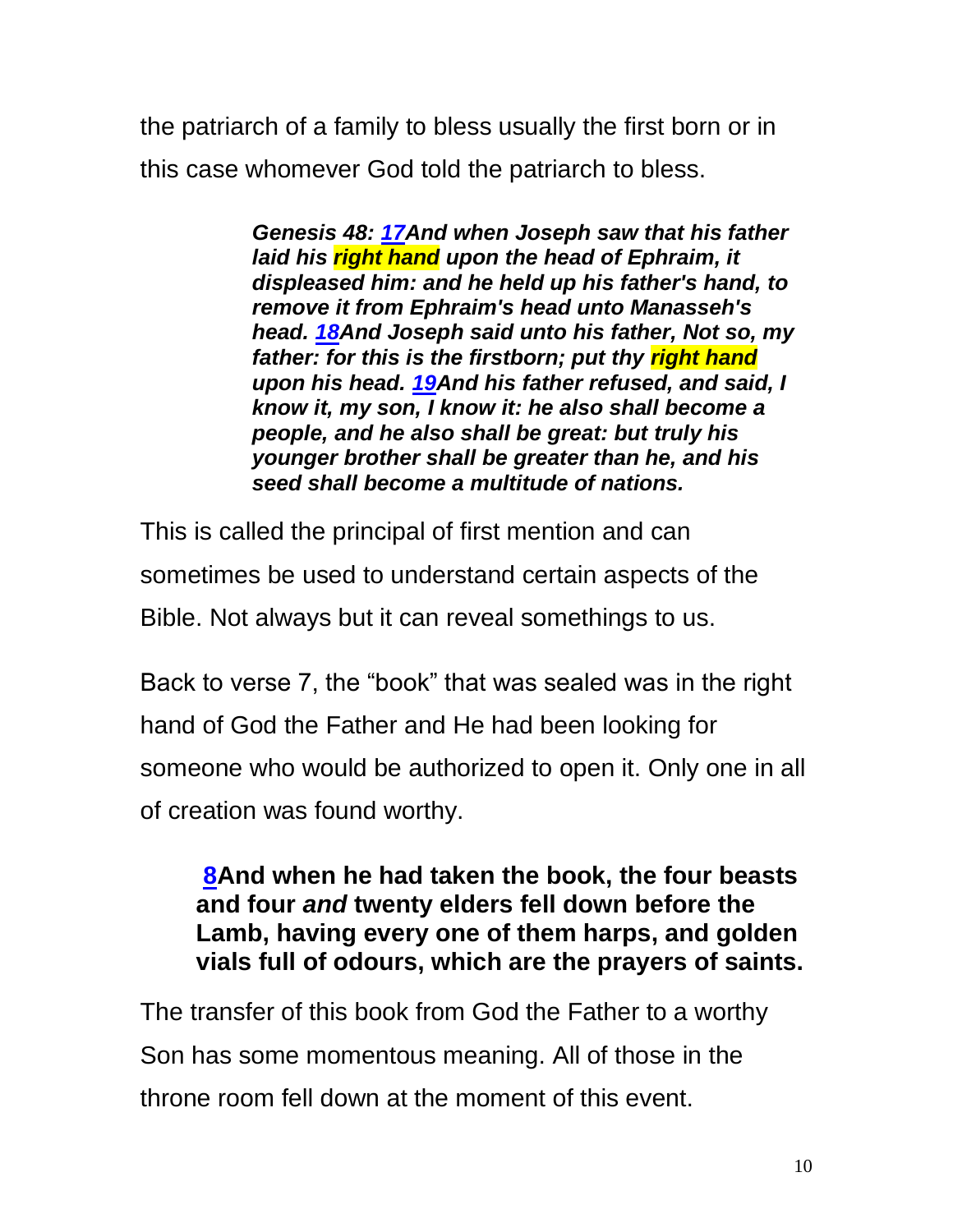We know that "gold" is something very costly. The gold was in the form of a vial which held "odours" which are described as the prayers of the saints.

> *Revelation 8: [3A](https://biblehub.com/revelation/8-3.htm)nd another angel came and stood at the altar, having a golden censer; and there was given unto him much incense, that he should offer it with the prayers of all saints upon the golden altar which was before the throne. [4A](https://biblehub.com/revelation/8-4.htm)nd the smoke of the incense, which came with the prayers of the saints, ascended up before God out of the angel's hand.*

The prayers of believers including these saints which are in the Tribulation come at a great cost; the sacrifice of innocent blood of Christ and their own blood and are valued by God. God calls it a sweet aroma, a mingling of prayer, His Son and the sacrifices of obedience even unto death.

#### *2 Corinthians 2:15 For we are unto God a sweet savour of Christ, in them that are saved, and in them that perish:*

From Strong's Concordance the term "savor" is: *"Transliteration: euódia Phonetic Spelling: (yoo-o-dee'-ah) Definition: fragrance Usage: a sweet smell, fragrance."*

The presence of the Lamb of God, Christ Himself is a sweet, sweet aroma to God and to those who believe in Him.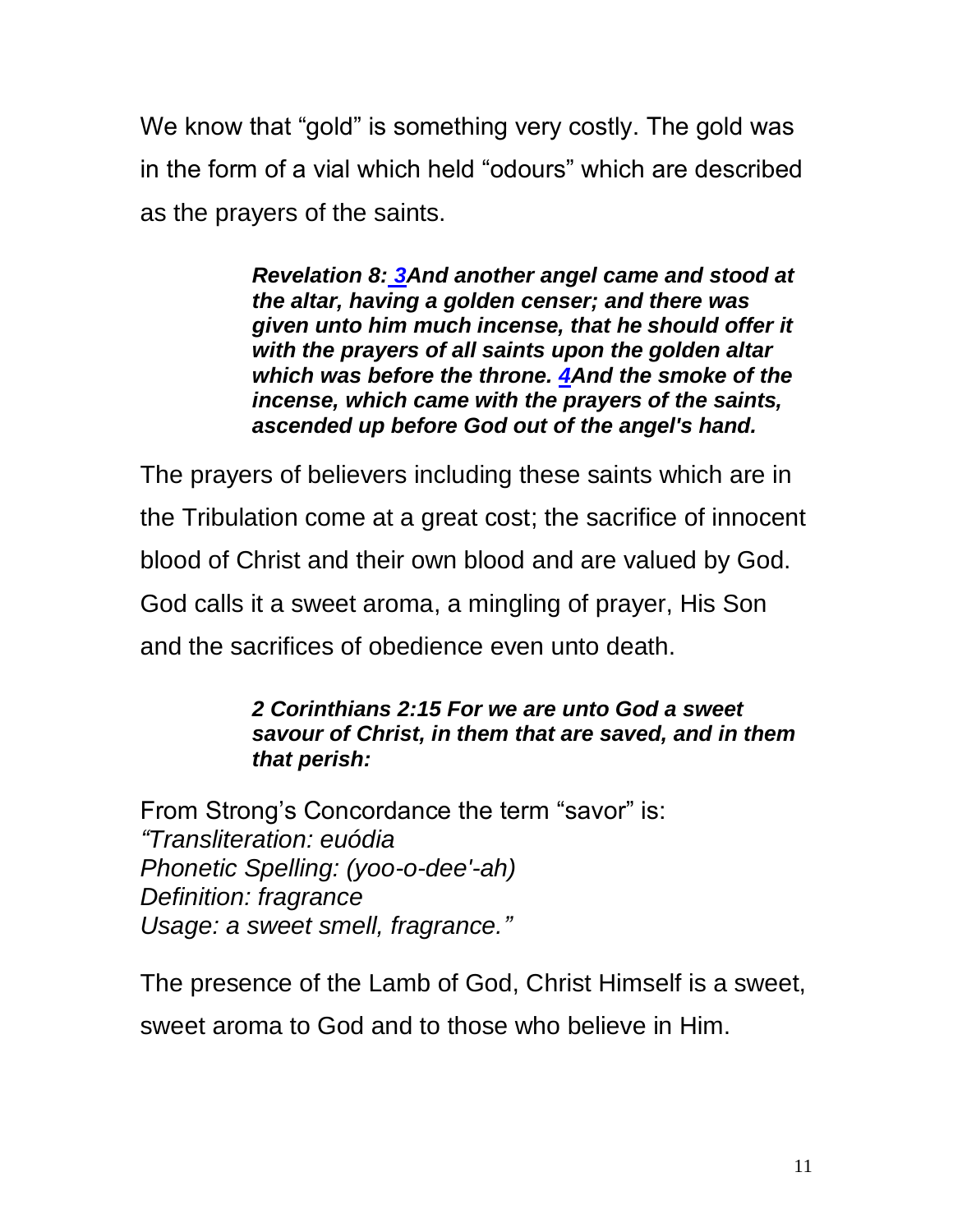**[9A](http://biblehub.com/revelation/5-9.htm)nd they sung a new song, saying, Thou art worthy to take the book, and to open the seals thereof: for thou wast slain, and hast redeemed us to God by thy blood out of every kindred, and tongue, and people, and nation;**

This new song confirms yet again that Christ died for all of mankind, every kindred, tongue, people, and nation.

We are redeemed by the blood of the Lamb that now stands holding the book with seven seals.

# **[10A](http://biblehub.com/revelation/5-10.htm)nd hast made us unto our God kings and priests: and we shall reign on the earth.**

The path for the believer is to be kings and priests during the millennial time on earth.

> *Daniel 7:27 And the kingdom and dominion, and the greatness of the kingdom under the whole heaven, shall be given to the people of the saints of the most High, whose kingdom is an everlasting kingdom, and all dominions shall serve and obey him.*

> *Revelation 20: [1A](https://biblehub.com/revelation/20-1.htm)nd I saw an angel come down from heaven, having the key of the bottomless pit and a great chain in his hand. [2A](https://biblehub.com/revelation/20-2.htm)nd he laid hold on the dragon, that old serpent, which is the Devil, and Satan, and bound him a thousand years, [3A](https://biblehub.com/revelation/20-3.htm)nd cast him into the bottomless pit, and shut him up, and set a seal upon him, that he should deceive the nations no more, till the thousand years should be fulfilled: and after that he must be loosed a little season.*

*[4A](https://biblehub.com/revelation/20-4.htm)nd I saw thrones, and they sat upon them, and judgment was given unto them: and I saw the souls of them that were beheaded for the witness of Jesus,*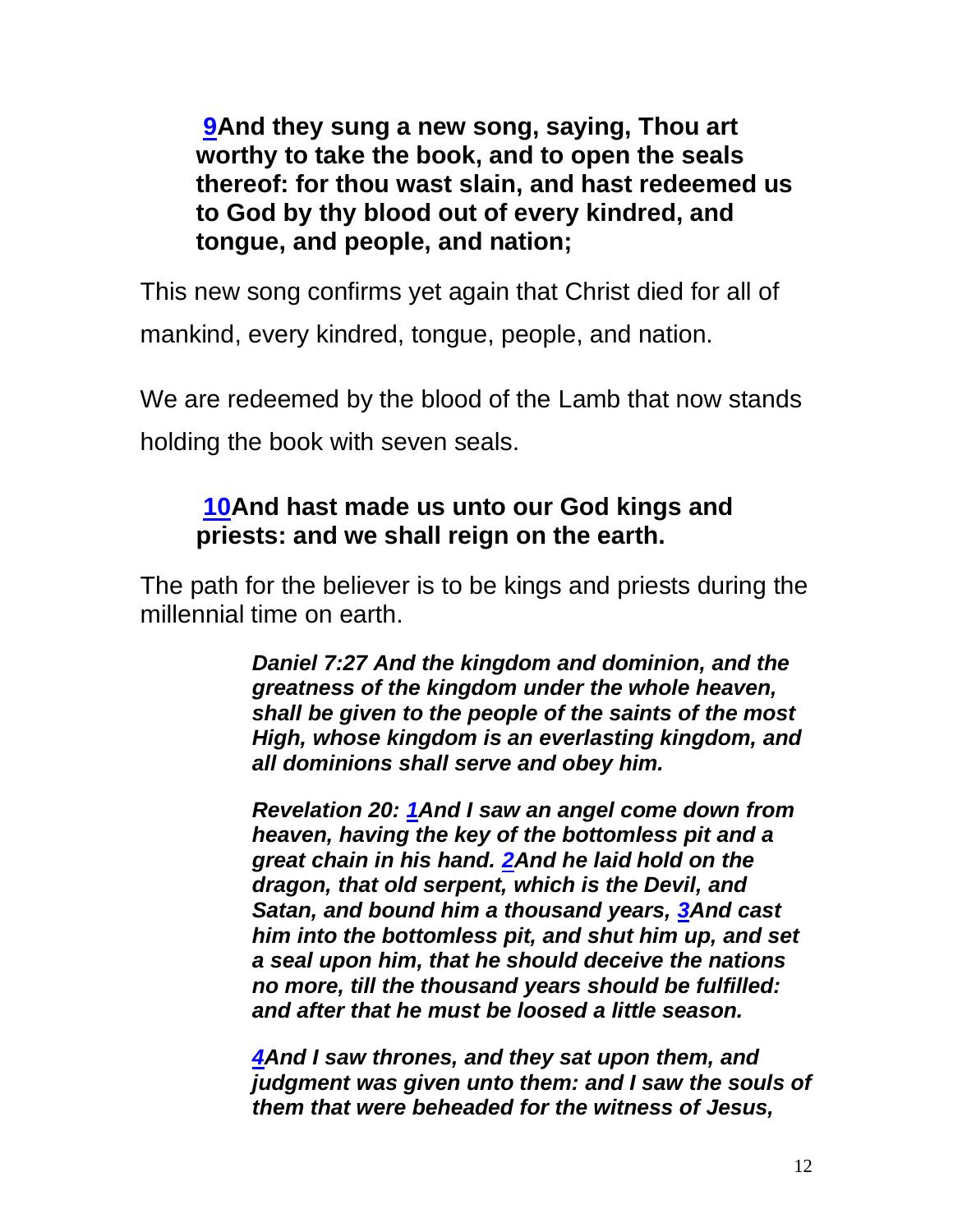*and for the word of God, and which had not worshipped the beast, neither his image, neither had received his mark upon their foreheads, or in their hands; and they lived and reigned with Christ a thousand years. [5B](https://biblehub.com/revelation/20-5.htm)ut the rest of the dead lived not again until the thousand years were finished. This is the first resurrection. [6B](https://biblehub.com/revelation/20-6.htm)lessed and holy is he that hath part in the first resurrection: on such the second death hath no power, but they shall be priests of God and of Christ, and shall reign with him a thousand years. (Emphasis mine)*

# **The Lamb Exalted**

**[11A](http://biblehub.com/revelation/5-11.htm)nd I beheld, and I heard the voice of many angels round about the throne and the beasts and the elders: and the number of them was ten thousand times ten thousand, and thousands of thousands;**

A difficult number to decipher but it is at a minimum 100

million, angels added to the 4 beasts and 24 elders.

# **[12S](http://biblehub.com/revelation/5-12.htm)aying with a loud voice, Worthy is the Lamb that was slain to receive power, and riches, and wisdom, and strength, and honour, and glory, and blessing.**

A heavenly declaration by all in attendance that the Lamb of God is Worthy to open the seal on the book. By His obedience to His Father, Jesus was slain for mankind and through that obedience He is to receive Power, Riches,